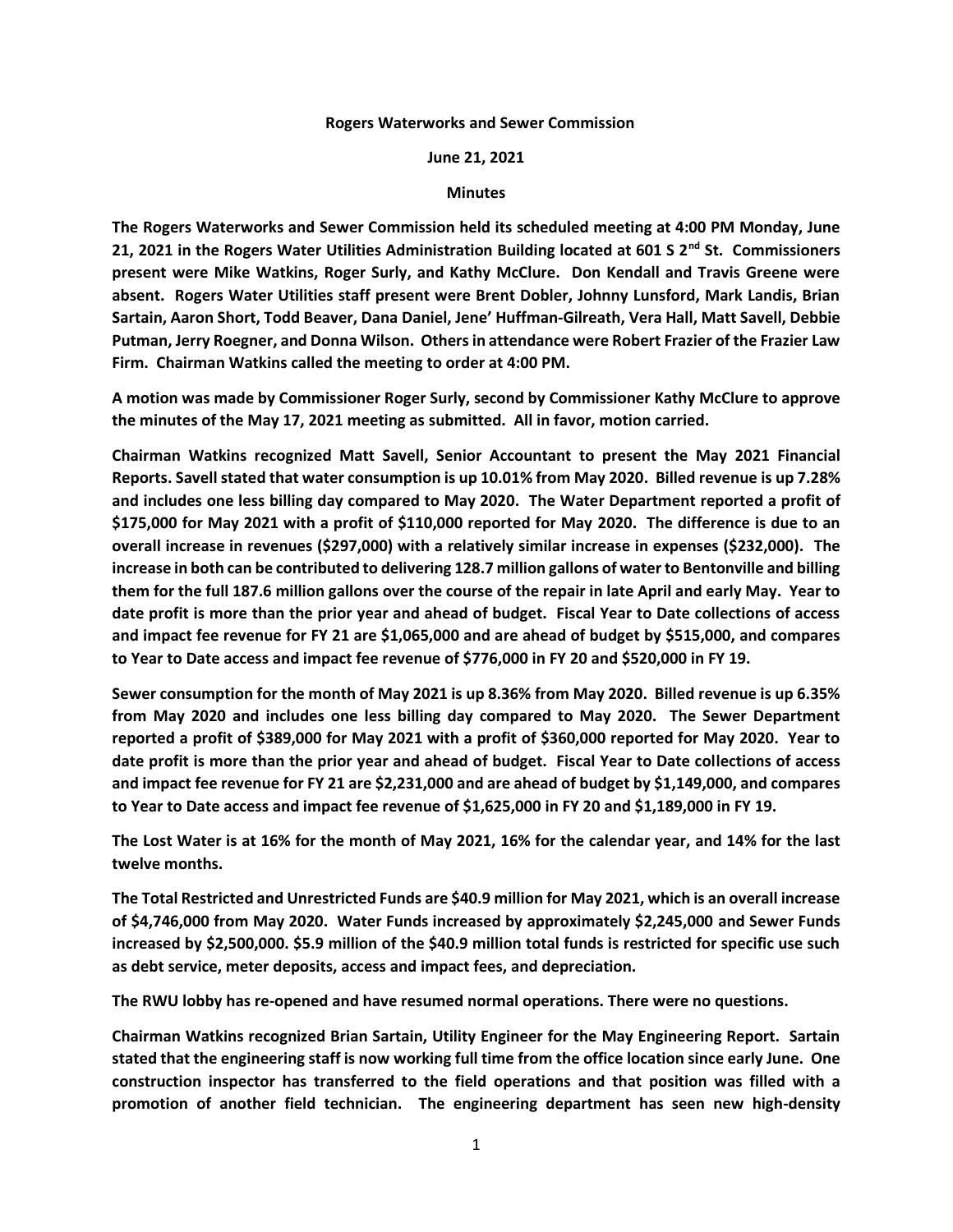**development concepts that have presented challenges in plan review (i.e. horizontal property regimes, pervious paver storm water retention systems). The May Plan Review received seventeen (17) building plumbing plan reviews with seven (7) new project submittals including Casey's General Store, Hudson Commercial Park, and Sky Valley Estates and others. Arkansas Street remains under construction as well as Garrett Rd/Mt Hebron Park. There are several projects in design such as JB Hunt Dr, W Walnut St, Uptown Overpass and others. The Utility Projects currently under design include the Hwy 112 (replace Scissortail Lift Station), Pinnacle Sewer Replacement, Solids Handling Ph II-equipment selection phase, repainting of the 11th St elevated storage tank (hoping to bid in the fall), and district metering areas. The RPCF Train II Rehab (Design-Build) is still under construction along with the 9th , 10th, and Persimmon Streets, and the 2021 Waterline Replacements & Relocations Project (waiting on materials).**

**Sartain provided a conceptual sketch of the RWU Field Ops & Administration Facility, stating that staff has been working with Hight-Jackson Architects and Flintco on the conceptual plan. Commissioner Surly asked if there would be fencing around the facility. Sartain said the need for perimeter fencing will be minimized since the building will serve as the secure area perimeter for much of the site, using an interior courtyard for operations. He stated that portions of the proposed building utilizes setback reductions, which will trigger the need for the property to be re-zoned. Staff expects draft reports for the Wastewater and the Water Master Plan update in early July. Smoke testing with Trekk Design is scheduled for the week of June 28 to help identify problem areas. Engineering is working with field operations to draft a yearly "maintenance contract" for sanitary sewer that would be bid out to help field operations to reduce the backlog of known issues. Staff is currently working to identify the most problematic areas that has been an issue due to the lack of organized data. Commissioner Surly asked where the new Casey's was located. Sartain replied on the NW corner of New Hope Rd and Bellview Rd intersection. There were no further questions.**

**Chairman Watkins recognized Todd Beaver, RPCF Manager to present the May RPCF Reports. Beaver referred to the Discharge Monitoring Report explaining a possible violation which resulted from the golf course not utilizing as much reclaimed water due to the large amount of rainfall received. He said it was due to sampling being on the same day they were not using therefore not providing adequate data. The Industrial Pre-Treatment Program noted the surcharges issued during the month bringing the total now to \$64,709.11. The self-monitoring data submitted by the permitted industries is being reviewed-sampling that occurred during the previous month. The FOG Inspection Report performed 24 inspections this month with no significant issues at this time. There were no questions.**

**The Train II Rehab is still underway with minimal impact on operations. The maintenance technician search continues. We have experienced problems with the traveling bridge on filter 2. If failure to isolate the issues continue, we may need to seek outside help. With the dryer system down for a day, some maintenance was done and it was determined some bearings and specialized seals will need to be replaced most likely using an outside company. 414.6 MG was treated in May. Approximately 179 MG treated from Infiltration and Inflow. These flows included 5.14" of rain over 17 events. There were no questions.**

**Chairman Watkins recognized Johnny Lunsford, Operations Manager Manager to present the May Operations Report. Lunsford stated that problems still exist from being short staffed. Good weather has enabled staff to catch up on top soil jobs that was behind schedule due to all the rainfall. Lunsford commended the field crews for doing a great job. There were no questions.**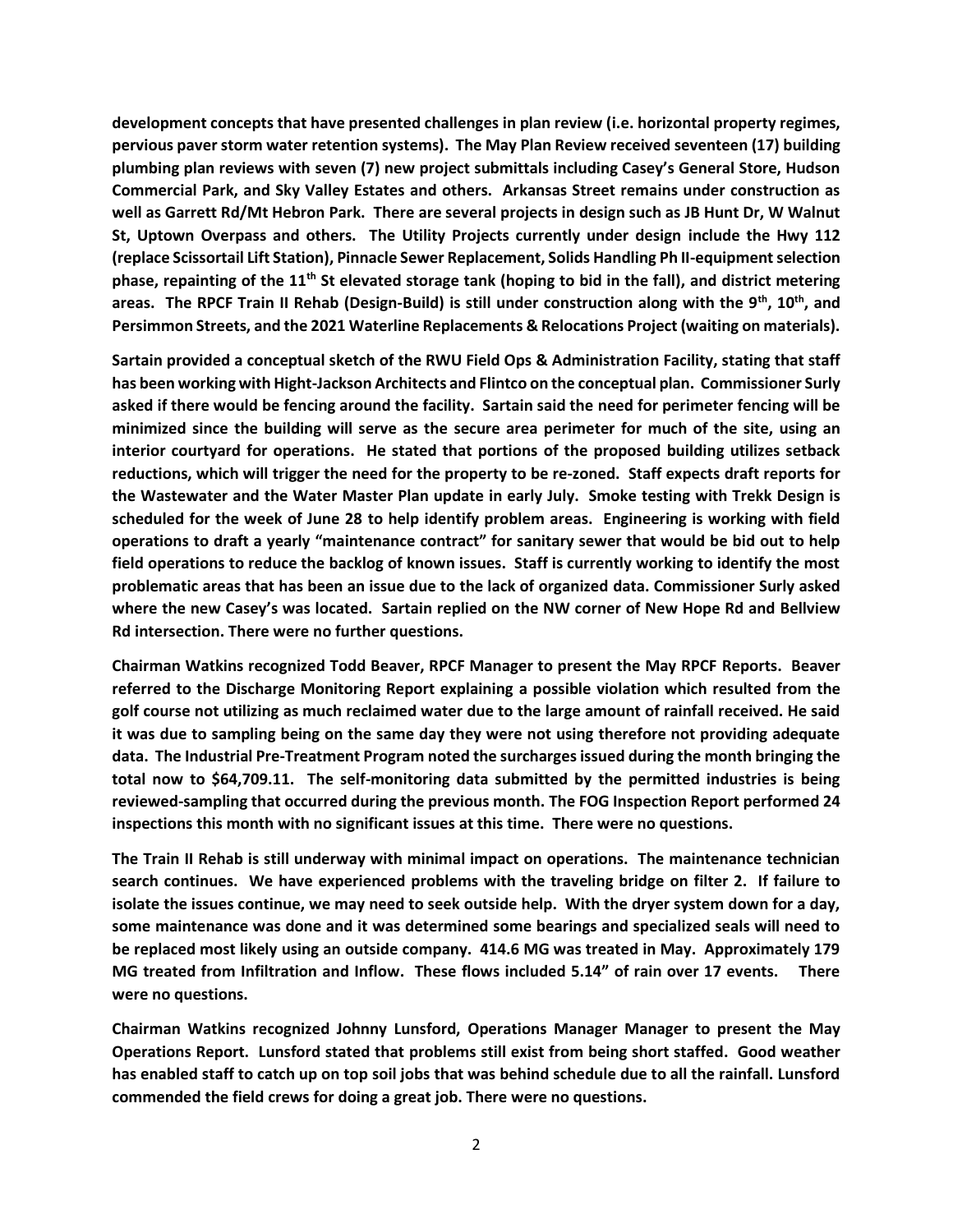**Chairman Watkins recognized Dana Daniel, HR Director to present Resolution No. 21-16 amending the Compensation Administration Policy for the Rogers Water Utilities; amending certain pay ranges with exhibit 1 attached. Salaried positions exempt from overtime and minimum wage requirements ("exempt positions") are noted by asterisk on exhibit 1. Pay ranges for employees in positions which are not exempt from overtime and minimum requirements ("non-exempt positions") assume full-time employment for one (1) year at a corresponding hourly wage. Commissioner Kathy McClure made a motion, second by Commissioner Roger Surly to approve Resolution No. 21-16 with exhibit 1 attached, to be effective July 1, 2021 as submitted. All in favor, motion carried.**

**Chairman Watkins recognized, Robert Frazier legal counsel for Rogers Water Utilities to present Resolution No. 21-17 to amend certain portions of the Rogers Water Utilities Record and Retention and Disposal Policy regarding Engineering Documents with exhibit 1 attached. Commissioner Roger Surly made a motion, second by Commissioner Kathy McClure to approve Resolution No. 21-17 with exhibit 1 attached as submitted. All in favor, motion carried.**

**Chairman Watkins recognized Jene' Huffman-Gilreath, Shared Services Manager to present the renewal contract for janitorial services. The bid opening was held June 9, 2021 with three bids received. The low bidder was Bravo (current contractor) in the amount of \$4,245.06. Huffman-Gilreath discussed the services to be provided and which Rogers Water Utility locations. Commissioner Roger Surly questioned the insurance requirement, Huffman-Gilreath stated that was not an issue in this case. Commissioner Kathy McClure made a motion, second by Commissioner Roger Surly to renew the Janitorial Services Contract with Bravo in the amount of \$4,245.06 as submitted. All in favor, motion carried.**

**Chairman Watkins recognized Brian Sartain, Utility Engineer to present Amendment #3 to the Engineering Contract with CEI Engineering for Arkansas Street (City reimbursement). Sartain stated that as the City and Rogers Water Utilities requested CEI perform additional services as part of the Arkansas St. contract, CEI continued to work under the existing engineering contract until it became evident that the initial contract amount would not be adequate to cover expenses of the increased scope of work. Staff recommends the approval of the design amendment from CEI Engineering and approval to reimburse the City of Rogers for design services for water and sewer infrastructure on W Cherry St, S 2 nd St, 1st St/Centennial Park, and S Arkansas St. in the amount of \$106,984.37. A motion was made by Commissioner Roger Surly, second by Commissioner Kathy McClure to approve Amendment #3 with CEI Engineering to reimburse the City of Rogers in the amount of \$106,984.37 as submitted. All in favor, motion carried.**

**Chairman Watkins recognized Aaron Short, Design Engineer to present results of the June 16, 2021 bid opening for the I-49 Water Main Extensions. Three bids were received with Goodwin & Goodwin being the low bidder. Commissioner Kathy McClure made a motion, second by Commissioner Roger Surly to approve the low bid from Goodwin & Goodwin for the I-49 18" Water Main Extension in the amount of \$566,060, which includes a \$40,000 contingency as submitted. All in favor, motion carried.**

**Short continued requesting approval of a Change Order Proposal for 9th, 10th , & Persimmon St Project. The main purpose of this change order is to pay for replacement and repair of existing sewer mains within the project area. Part of the existing contingency funds have been used due to unforeseen site conditions and changes needed due to the rework of concrete & sidewalk. Staff recommends approval for \$84,906.58 to pay the Change Order for 9th, 10 th, & Persimmon St. Project. Commissioner Roger**